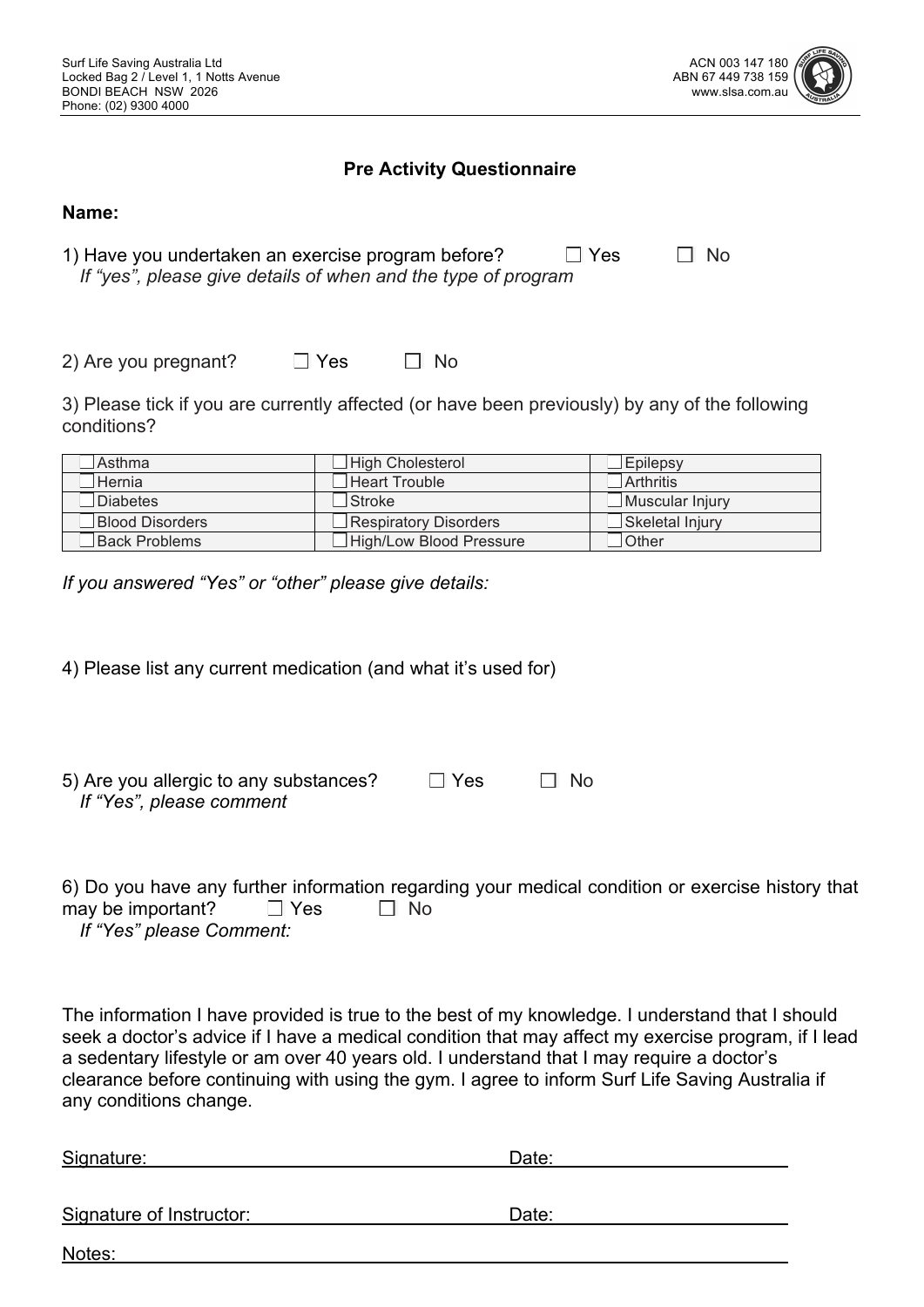

#### **Club Gymnasium Membership Form**

| <b>Full Name:</b>                                |                  |          |                |  |
|--------------------------------------------------|------------------|----------|----------------|--|
| <b>Address:</b>                                  |                  |          |                |  |
| Date of Birth:                                   | $\left/ \right/$ |          |                |  |
| Sex:                                             | $\Box$ M         | $\Box$ F |                |  |
| Phone: $(m)$                                     |                  |          | Phone: (other) |  |
| Membership category (Active, Long Service etc.): |                  |          |                |  |
| <b>Emergency Contact:</b>                        |                  |          |                |  |
| Phone:                                           |                  |          |                |  |

#### *This Gym is not a public facility. Admission is restricted to those with permission.*

#### **Declaration:**

I acknowledge that I have read the club's "Terms and Conditions for the use of the Club Gymnasium" and agree to be bound by those terms and conditions. I declare that I have no medical condition that would involve a risk to me or other users in my use of the gym.

| Print name: |  |  |  |
|-------------|--|--|--|
|             |  |  |  |

Signature: Date: Date: Date: Date: Date: Date: Date: Date: Date: Date: Date: Date: Date: Date: Date: Date: Date: Date:  $\sim$  Date:  $\sim$  Date:  $\sim$  Date:  $\sim$  Date:  $\sim$  Date:  $\sim$  Date:  $\sim$  Date:  $\sim$  Date:  $\sim$  Date:  $\sim$ 

#### **Approval**:

Gym Supervisor Name:

Position in club:

Signature: Date: Date: Date: Date: Date: Date: Date: Date: Date: Date: Date: Date: Date: Date: Date: Date: Date:  $\sim$  Date:  $\sim$  0.075  $\sim$  0.075  $\sim$  0.075  $\sim$  0.075  $\sim$  0.075  $\sim$  0.075  $\sim$  0.075  $\sim$  0.075  $\sim$  0.075

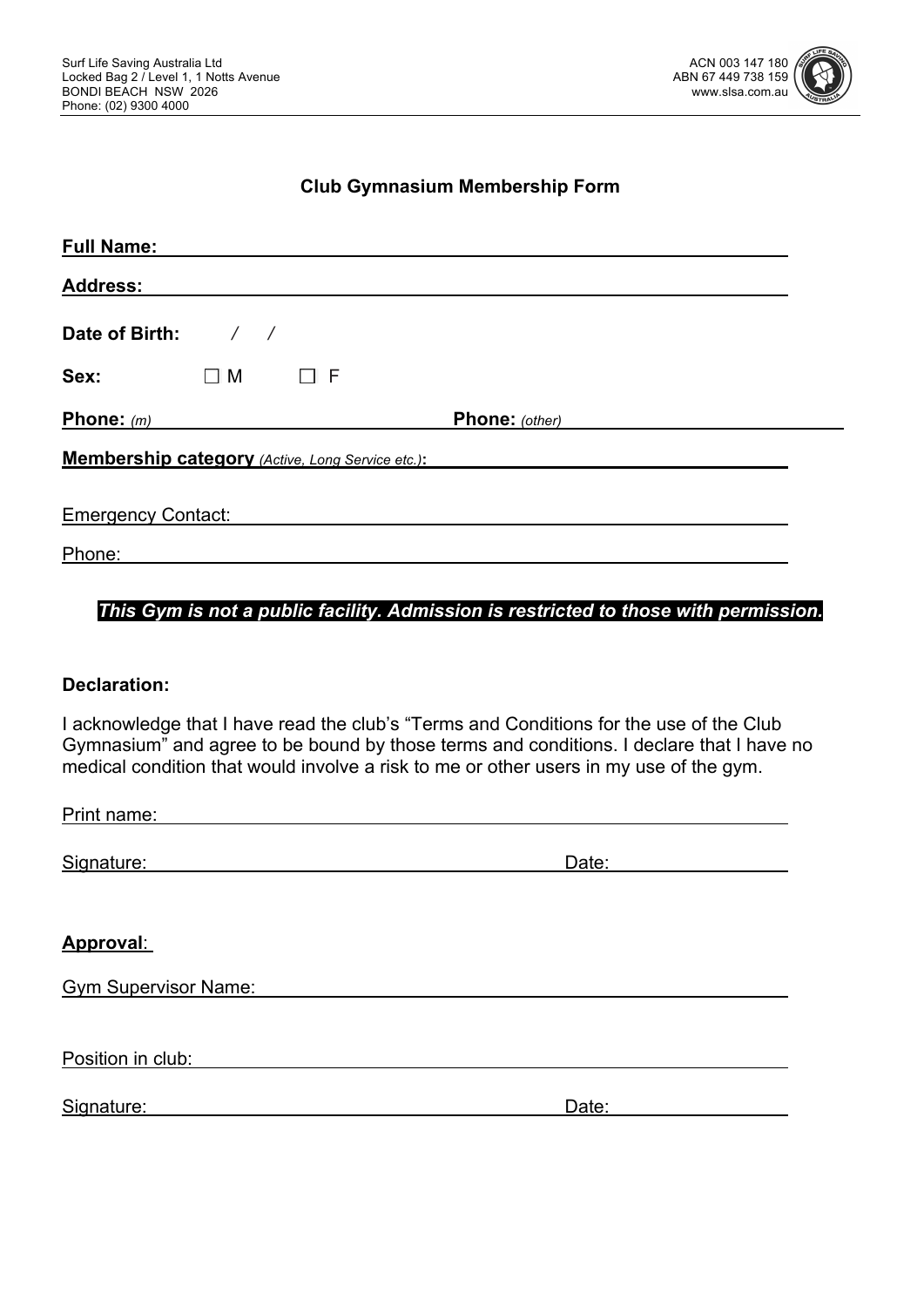

## **Terms and Conditions for the use of the Club Gymnasium**

#### **Attaching to and forming part of my membership form.**

I,

acknowledge that this agreement is legally binding and I have read all the Terms and Conditions outlined below.

- **1.** I waive all claims or causes of action which I might otherwise have arising out of loss or life or injury, damage or any other loss, which I may suffer in the course of or consequent upon my entry or participation in any activities in the gymnasium.
- **2.** This waiver, release and discharge shall operate separately in favor of any person involved in the ownership and/or operation of the Gymnasium. The waiver shall operate whether or not the loss, injury or damage is attributable to the act or neglect of any one or more of such persons.
- **3.** I acknowledge that I will comply with any reasonable direction of the officials and staff of the Club in relation to:
	- (a) entry and exit to and from the Gymnasium
	- (b) the use of the facilities and equipment in the Gymnasium;
		- (c) my behavior and conduct whilst on the premises
- **4.** I acknowledge that I have sole responsibility for my personal possessions and athletic equipment whilst at the Gymnasium or during its related activities.
- **5.** I consent to receive medical treatment which may be deemed advisable in the event of injury, accident and/or illness whilst on the premises. It is suggested that all persons seek medical advice and obtain a medical clearance prior to engaging in physical exercise.
- **6.** I am aware that the use of the Gymnasium and its facilities may involve strenuous activity that can be physically demanding, and that exercise and the equipment used is potentially dangerous.
- **7.** I agree that I am in a good state of health and I am medically fit to use the gymnasium facilities and there is no medical reason to prevent me from proceeding with the use of the gymnasium facilities without endangering my health.
- **8.** I agree to conduct myself in an orderly and proper manner and not emerge in conduct, which could cause harm, create a hazard or nuisance to other members.
- **9.** I acknowledge that the club cannot warrant the safety and suitability of the Gymnasium equipment.
- **10.** I hereby assume all risks associated with the use of the use of the premises and facilities.
- **11.** I have undertaken an orientation tour and induction of the Gymnasium.

| Signed:                       | Date: |  |
|-------------------------------|-------|--|
|                               |       |  |
| Witness:                      | Date: |  |
| Guardian (if under 18 years): | Date: |  |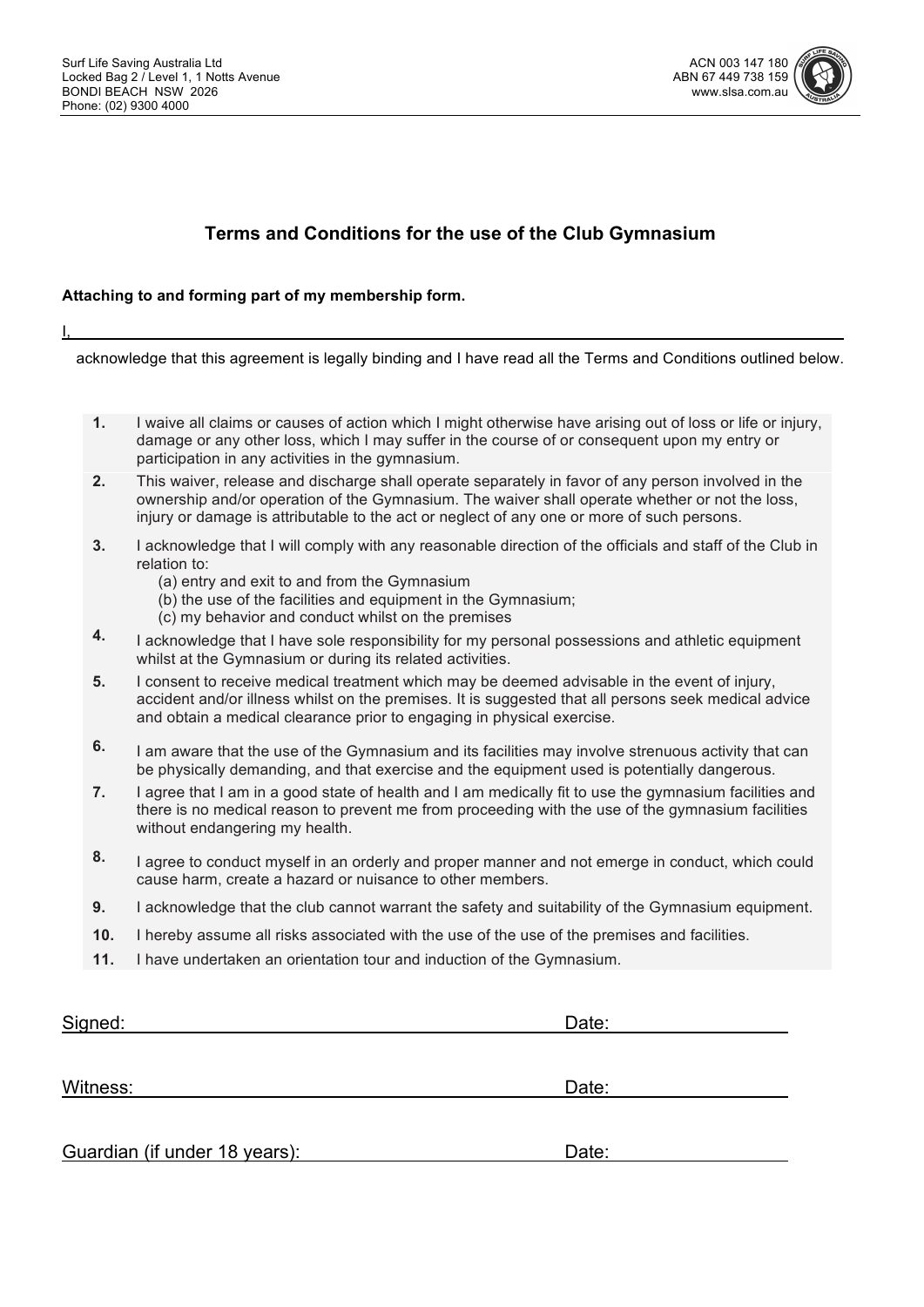

# **Gymnasium Code of Conduct**

- 1. No smoking, food or drink (other than bottles/water cooler) is permitted in the gym.
- 2. Do not remove equipment from the gym without supervisor approval.
- 3. Always use a separate towel for hygiene purposes and WIPE EQUIPMENT AFTER USE.
- 4. If you are on your own, or the last person in the gym, switch off all electrical equipment on leaving.
- 5. Lifters must use collars on every set and must not drop weights on floor.
- 6. Lifters must use spotters on all moderate to heavy sets.
- 7. Move weights from the racks to the bar ONLY. Do not leave weights on the floor.
- 8. Return all equipment to its allocated position.
- 9. Exercise within your limitations
- 10. Follow all equipment operating and safety instructions
- 11. Gym users must dress appropriately at all times.
- 12. Towels must be used.
- 13. Athletic shoes must be worn with laces tied at all times.
- 14. Lower body clothing: athletic shorts, tights or aerobic outfits.
- 15. Upper body clothing: T-shirts, singlets, sweat shirts and unaltered tank tops required.
- 16. Athletic hats are acceptable.
- 17. Prescription glasses are permissible. NO sun-glasses permitted UNLESS suitable medical evidence supporting wearing them is provided.
- 18. Any jewelry that may possibly injure a user, including rings and necklaces, is not permitted. Small earring and items that cannot inhibit or injure a user are permitted
- 19. You must not use the Gym facilities if you are suffering from any illness, injury or other condition that could be a risk to your health or safety or that of other Members